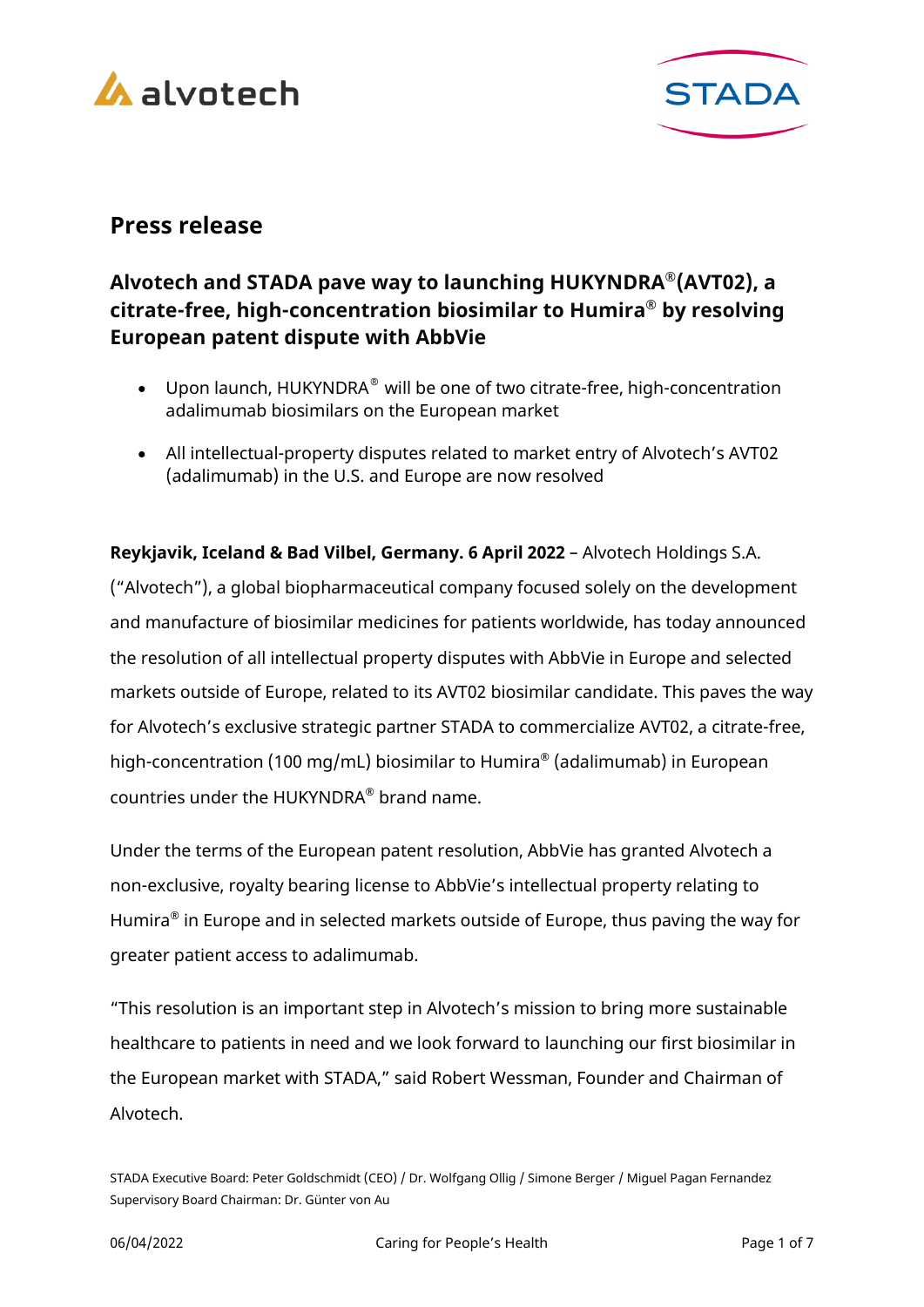



With all intellectual-property issues now resolved, STADA is preparing to launch the HUKYNDRA citrate-free, high-concentration biosimilar broadly across Europe. STADA is Alvotech's exclusive strategic partner for commercializing AVT02 in Europe and selected other territories.

"HUKYNDRA will be the first of what we anticipate will be a continuous stream of biosimilar launches across a broad range of therapeutic categories through our partnership with Alvotech," said Peter Goldschmidt, CEO of STADA. "We are committed to working with partners to bring competition to the biologic medicines sector, thereby delivering value and facilitating patient access."

HUKYNDRA is the first of seven molecules covered by an exclusive biosimilars [agreement](https://www.stada.com/blog/posts/2019/november/alvotech-and-stada-agree-on-strategic-biosimilar-partnership) signed between Alvotech and STADA in November 2019. This broad partnership includes biosimilar candidates aimed at treating immunology, oncology, and ophthalmology conditions.

In December 2021, the partners announced that they had received approval from the European Commission for AVT02 (adalimumab), now called HUKYNDRA in Europe, the company's citrate-free, 100 mg/mL high concentration biosimilar to Humira®, for the 27 member countries of the European Union plus Norway, Iceland and Liechtenstein.

HUKYNDRA is [authorized for use](https://www.ema.europa.eu/en/medicines/human/EPAR/hukyndra) in treating a range of inflammatory conditions including rheumatoid arthritis, plaque psoriasis and Crohn's disease. Adalimumab inhibits tumor necrosis factor alpha, which is a protein in the body involved in inflammation. Humira® was the highest grossing medicine in the world in 2021 (excluding COVID-19 vaccines) with global sales of over \$20 billion.

STADA Executive Board: Peter Goldschmidt (CEO) / Dr. Wolfgang Ollig / Simone Berger / Miguel Pagan Fernandez Supervisory Board Chairman: Dr. Günter von Au In February 2022, the US Food and Drug Administration (FDA) accepted for review a Biologics Licensing Application (BLA) for ATV02 (100 mg/mL), Alvotech's citrate-free, high-concentration biosimilar, that includes new data supporting interchangeability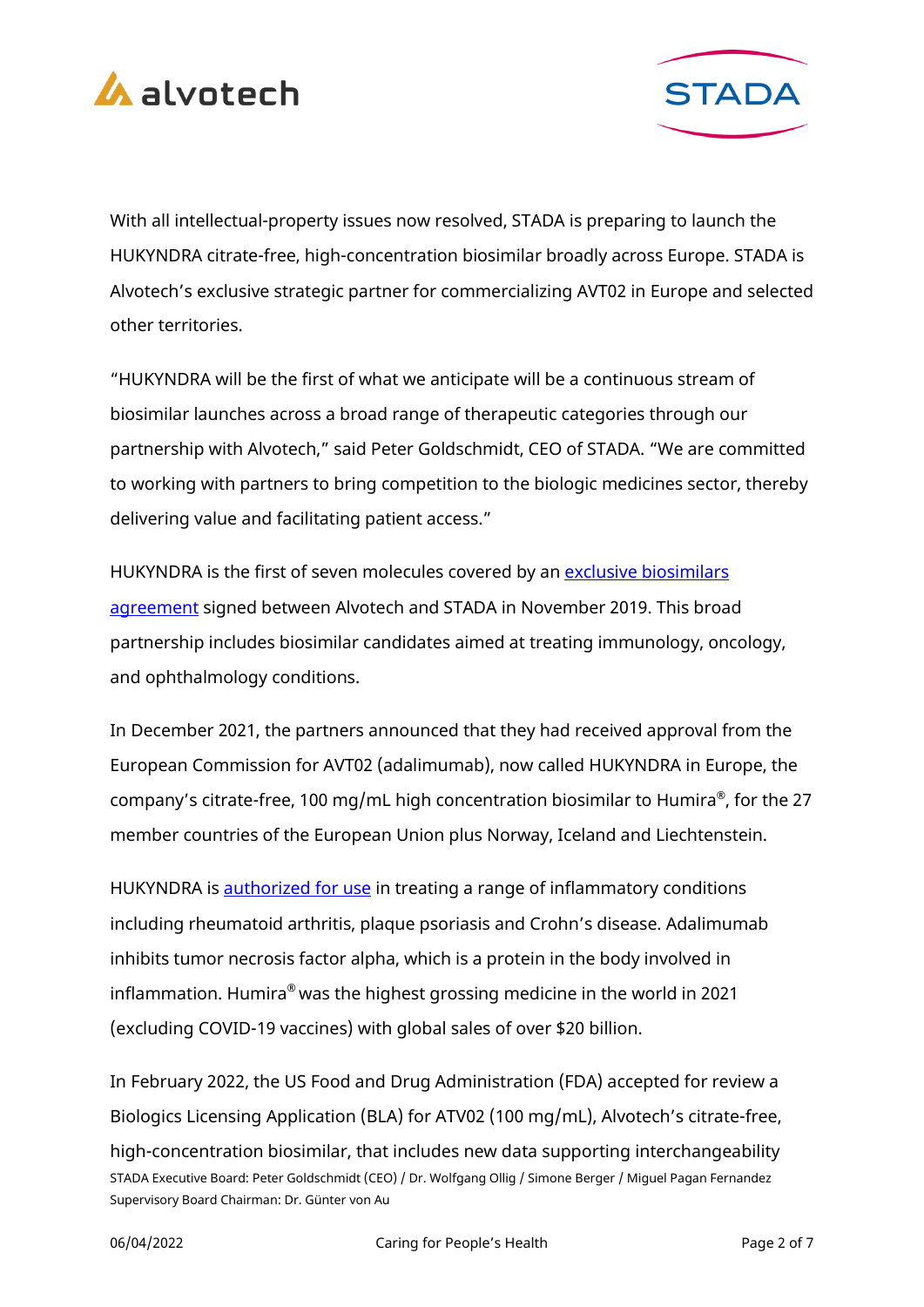



between ATV02 and Humira®, for the U.S. market. The application was supported by [positive results](https://www.alvotech.com/newsroom/alvotech-announces-positive-top-line-results-for-switching) from a switching study that demonstrates bioequivalence and comparable efficacy, safety and immunogenicity of repeated switches between administration of Humira® and AVT02.

On December 7, 2021, Alvotech and Oaktree Acquisition Corp. II (NYSE: OACB.U, OACB, OACB WS), a special purpose acquisition company sponsored by an affiliate of Oaktree Capital Management, L.P., [announced](https://www.alvotech.com/newsroom/alvotech-and-oaktree-acquisition-corp.-ii-announce-to-create-a-leading-publicly-traded-global-biopharmaceutical-company) they had entered into a definitive business combination agreement. Upon completion of the transaction, the combined company's securities are expected to be traded on NASDAQ under the symbol "ALVO."

#### **About Alvotech**

Alvotech is a biopharmaceutical company, founded by Robert Wessman, focused solely on the development and manufacture of biosimilar medicines for patients worldwide. Alvotech seeks to be a global leader in the biosimilar space by delivering high quality, cost-effective products and services, enabled by a fully integrated approach and broad in-house capabilities. Alvotech's current pipeline contains eight biosimilar candidates aimed at treating autoimmune disorders, eye disorders, osteoporosis, asthma and cancer. For more information, please visit [www.alvotech.com.](http://www.alvotech.com/)

# **About STADA Arzneimittel AG**

STADA Arzneimittel AG is headquartered in Bad Vilbel, Germany. The company focuses on a three-pillar strategy consisting of generics, specialty pharma and consumer healthcare products. Worldwide, STADA Arzneimittel AG sells its products in approximately 120 countries. In financial year 2021, STADA achieved group sales of EUR 3,249.5 million and reported earnings before interest, taxes, depreciation and amortization (EBITDA) of EUR 776.5 million. As of 31 December 2021, STADA employed 12,520 people worldwide.

#### **About AVT02**

AVT02 is a monoclonal antibody and a biosimilar to Humira<sup>®</sup> (adalimumab). AVT02 is not approved outside of the EU (Hukyndra®), Canada (Simlandi™), and the United Kingdom (Hukyndra®). AVT02 dossiers are under review in multiple countries; in the U.S. the BLA is in deferred status, pending FDA inspection(s).

#### **Additional Information**

In connection with the proposed business combination (the "Business Combination") between OACB and Alvotech. OACB and Alvotech have filed with the U.S. Securities and Exchange Commission (the "SEC") a Registration Statement on Form F-4 (the "Registration Statement")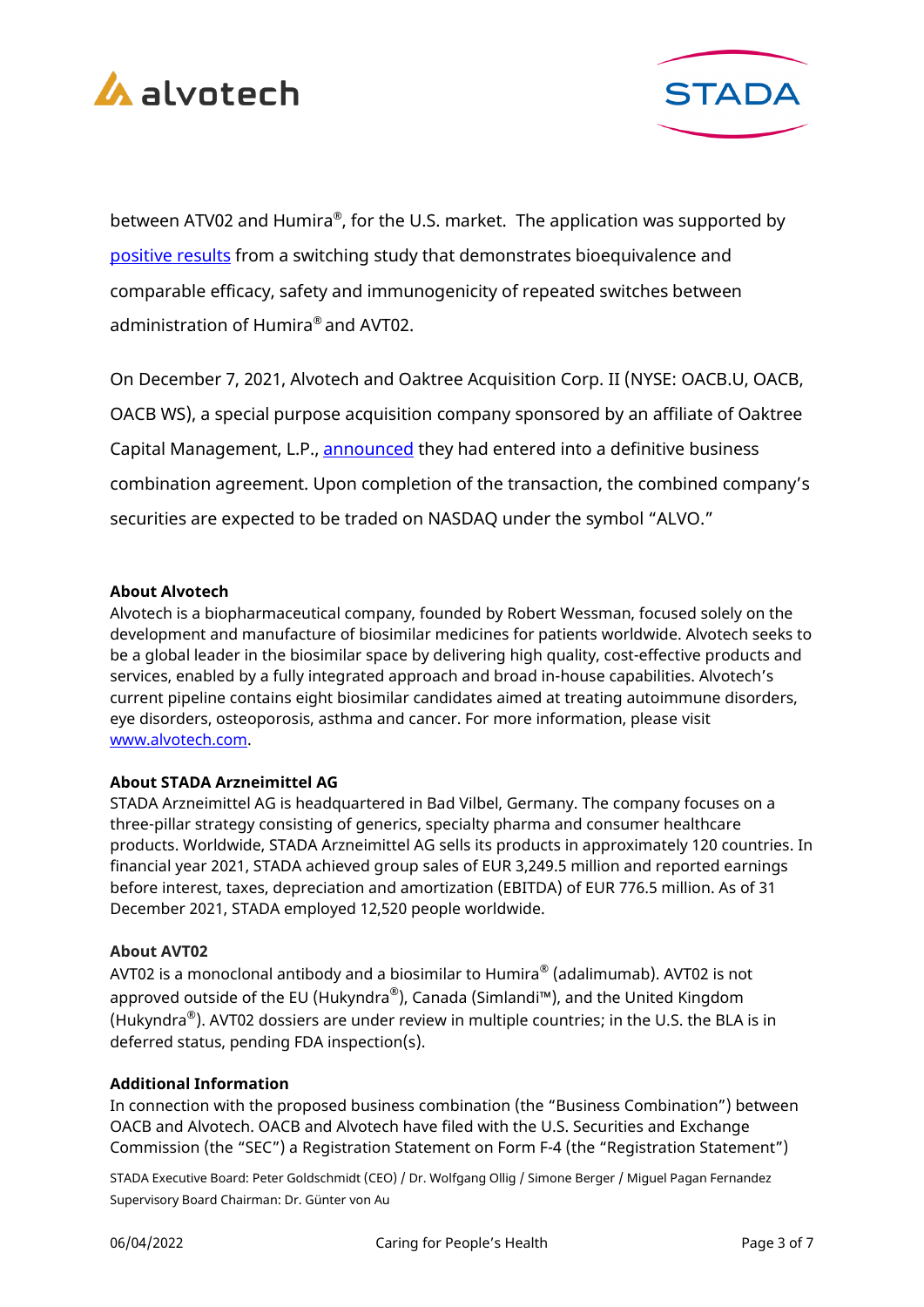



containing a preliminary proxy statement of OACB and a preliminary prospectus of Alvotech Lux Holdings S.A.S., and after the Registration Statement is declared effective, OACB will mail a definitive proxy statement/prospectus related to the proposed Business Combination to its shareholders. This communication does not contain all the information that should be considered concerning the proposed Business Combination and is not intended to form the basis of any investment decision or any other decision in respect of the proposed Business Combination. OACB's shareholders and other interested persons are advised to read, when available, the preliminary proxy statement/prospectus and the amendments thereto and the definitive proxy statement/prospectus and other documents filed in connection with the proposed Business Combination, as these materials will contain important information about Alvotech, OACB and the proposed Business Combination. When available, the definitive proxy statement/prospectus and other relevant materials for the proposed Business Combination will be mailed to shareholders of OACB as of a record date to be established for voting on the proposed Business Combination. Shareholders of OACB will also be able to obtain copies of the preliminary proxy statement/prospectus, the definitive proxy statement/prospectus and other documents filed with the SEC, without charge, once available, at the SEC's website at [www.sec.gov,](https://cts.businesswire.com/ct/CT?id=smartlink&url=http%3A%2F%2Fwww.sec.gov&esheet=52551616&newsitemid=20211215005989&lan=en-US&anchor=www.sec.gov&index=3&md5=ef8ee0617b11cc7703b74a6b2cdd4bd6) or by directing a written request to: OACB, 333 South Grand Avenue, 28th Floor, Los Angeles, California 90071.

#### **Participants in the Solicitation**

OACB and Alvotech and their directors and executive officers may be deemed participants in the solicitation of proxies from OACB's shareholders with respect to the Business Combination. A list of the names of those directors and executive officers and a description of their interests in OACB is contained in OACB's annual report on Form 10-K/A for the fiscal year ended December 31, 2020 (as amended December 13, 2021), which was filed with the SEC and is available free of charge at the SEC's web site at [www.sec.gov,](https://cts.businesswire.com/ct/CT?id=smartlink&url=http%3A%2F%2Fwww.sec.gov&esheet=52551616&newsitemid=20211215005989&lan=en-US&anchor=www.sec.gov&index=4&md5=52cfc43ef851cce043ea4a48e60e9981) or by directing a written request to OACB, 333 South Grand Avenue, 28th Floor, Los Angeles, California 90071. Additional information regarding the interests of such participants will be contained in the proxy statement/prospectus for the proposed Business Combination when available.

Alvotech Lux Holdings S.A.S and its directors and executive officers may also be deemed to be participants in the solicitation of proxies from the shareholders of OACB in connection with the proposed Business Combination. A list of the names of such directors and executive officers and information regarding their interests in the proposed Business Combination will be included in the proxy statement/prospectus for the proposed Business Combination when available.

#### **Forward-Looking Statement**

STADA Executive Board: Peter Goldschmidt (CEO) / Dr. Wolfgang Ollig / Simone Berger / Miguel Pagan Fernandez Supervisory Board Chairman: Dr. Günter von Au Certain statements in this communication may be considered "forward-looking statements." Forward-looking statements generally relate to future events or the future financial operating performance of OACB or Alvotech. For example, Alvotech's expectations regarding future growth, results of operations, performance, future capital and other expenditures including the development of critical infrastructure for the global healthcare markets, competitive advantages, business prospects and opportunities including pipeline product development, future plans and intentions, results, level of activities, performance, goals or achievements or other future events; and the potential approval and commercial launch of AVT02. In some cases,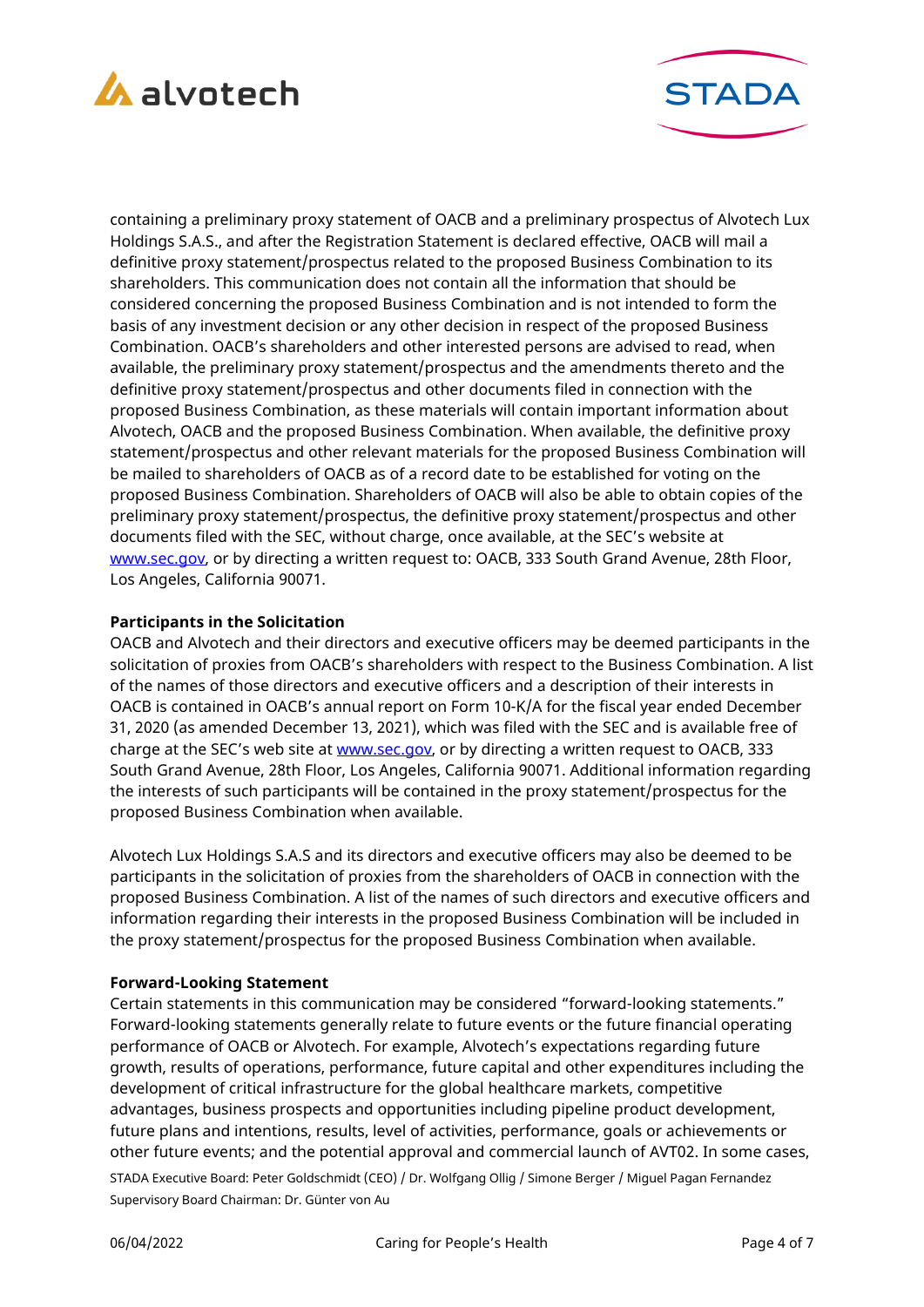



you can identify forward-looking statements by terminology such as "may", "should", "expect", "intend", "will", "estimate", "anticipate", "believe", "predict", "potential" or "continue", or the negatives of these terms or variations of them or similar terminology. Such forward-looking statements are subject to risks, uncertainties, and other factors which could cause actual results to differ materially from those expressed or implied by such forward looking statements. These forward-looking statements are based upon estimates and assumptions that, while considered reasonable by OACB and its management, and Alvotech and its management, as the case may be, are inherently uncertain and are inherently subject to risks, variability and contingencies, many of which are beyond OACB's and Alvotech's control. Factors that may cause actual results to differ materially from current expectations include, but are not limited to: (1) the occurrence of any event, change or other circumstances that could give rise to the termination of negotiations and any subsequent definitive agreements with respect to the Business Combination; (2) the outcome of any legal proceedings that may be instituted against OACB, the combined company or others following this announcement of the Business Combination and any definitive agreements with respect thereto; (3) the inability to complete the Business Combination due to the failure to obtain approval of the shareholders of OACB, to obtain financing to complete the Business Combination or to satisfy other conditions to closing; (4) changes to the proposed structure of the Business Combination that may be required or appropriate as a result of applicable laws or regulations or as a condition to obtaining regulatory approval of the Business Combination; (5) the ability to meet stock exchange listing standards following the consummation of the Business Combination; (6) the risk that the Business Combination disrupts current plans and operations of Alvotech as a result of the announcement and consummation of the Business Combination; (7) the ability to recognize the anticipated benefits of the Business Combination, which may be affected by, among other things, competition, the ability of the combined company to grow and manage growth profitably, maintain key relationships and retain its management and key employees; (8) costs related to the Business Combination; (9) changes in applicable laws or regulations; (10) the possibility that Alvotech or the combined company may be adversely affected by other economic, business, and/or competitive factors; (11) Alvotech's estimates of expenses and profitability; (12) pending litigation related to AVT02; (13) the potential impact of the ongoing COVID-19 pandemic on the FDA's review timelines, including its ability to complete timely inspection of manufacturing sites; and (14) other risks and uncertainties set forth in the section entitled "Risk Factors" and "Cautionary Note Regarding Forward-Looking Statements" in OACB's Annual Report on Form 10-K/A for the fiscal year ended December 31, 2020 (as amended May 19, 2021) or in other documents filed by OACB with the SEC. There may be additional risks that neither OACB nor Alvotech presently know or that OACB and Alvotech currently believe are immaterial that could also cause actual results to differ from those contained in the forwardlooking statements. Nothing in this communication should be regarded as a representation by any person that the forward-looking statements set forth herein will be achieved or that any of the contemplated results of such forward-looking statements will be achieved. You should not place undue reliance on forward-looking statements, which speak only as of the date they are made. Neither OACB nor Alvotech undertakes any duty to update these forward-looking statements or to inform the recipient of any matters of which any of them becomes aware of which may affect any matter referred to in this communication. Alvotech and OACB disclaim any and all liability for any loss or damage (whether foreseeable or not) suffered or incurred by any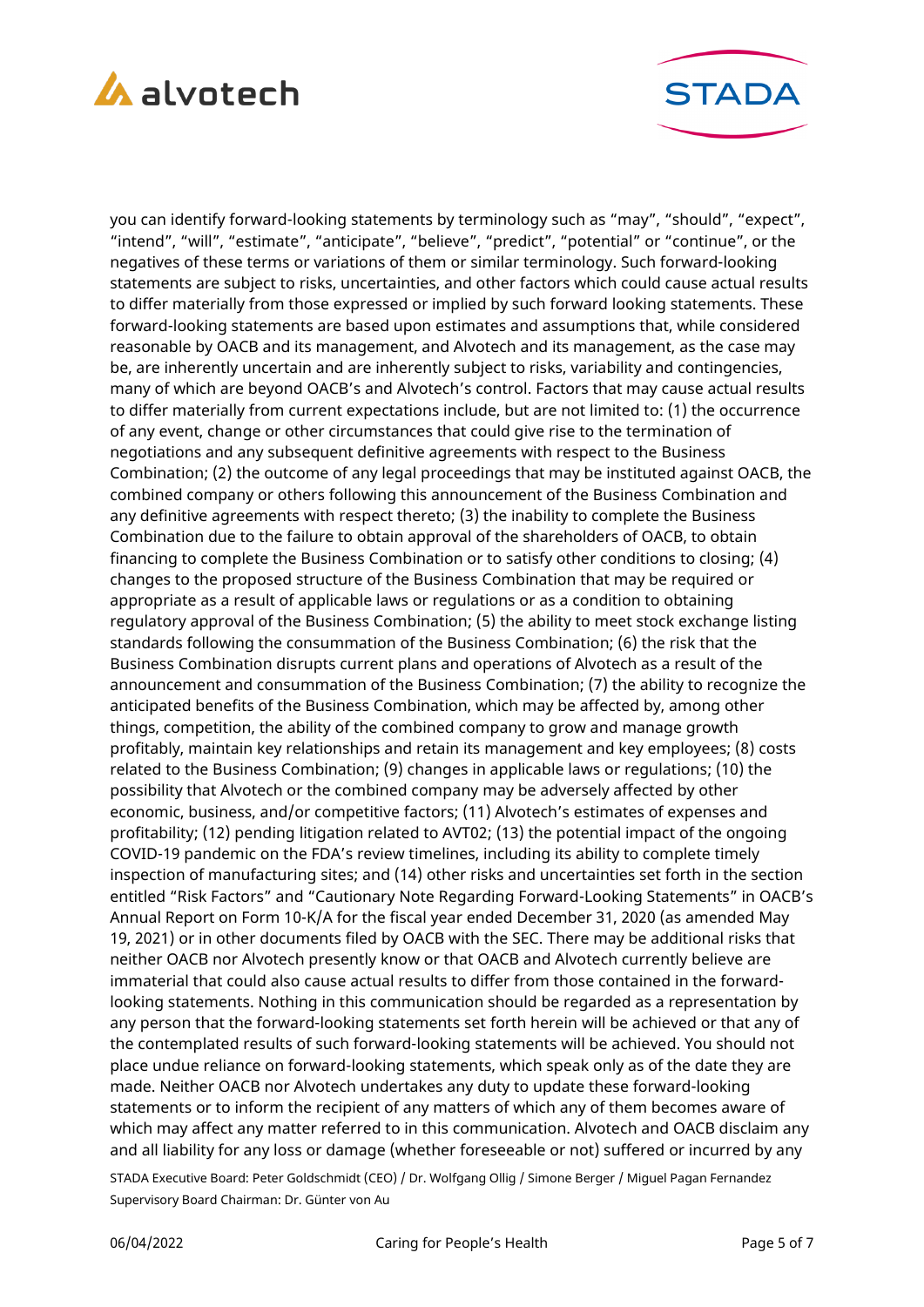



person or entity as a result of anything contained or omitted from this communication and such liability is expressly disclaimed. The recipient agrees that it shall not seek to sue or otherwise hold Alvotech, OACB or any of their respective directors, officers, employees, affiliates, agents, advisors or representatives liable in any respect for the provision of this communication, the information contained in this communication, or the omission of any information from this communication.

#### **No Offer**

This communication is for informational purposes only and does not constitute an offer to sell or a solicitation of an offer to buy any securities pursuant to the proposed transaction or otherwise, nor shall there be any sale of any such securities in any state or jurisdiction in which such offer, solicitation, or sale would be unlawful prior to registration or qualification under the securities laws of such state or jurisdiction. No offer of securities shall be made except by means of a prospectus meeting the requirements of the Securities Act of 1933, as amended.

# **CONTACTS**

# **ALVOTECH**

**Investor Relations** Stephanie Carrington ICR Westwicke [Stephanie.Carrington@westwicke.com\(](mailto:Stephanie.Carrington@westwicke.com)646) 277-1282

#### **Media Relations**

Sean Leous ICR Westwicke [Sean.Leous@westwicke.com](mailto:Sean.Leous@westwicke.com) (646) 866-4012

Corporate Communications [Alvotech.media@alvotech.com](mailto:Alvotech.media@alvotech.com)

# **STADA**

#### *Additional information for journalists:*

STADA Arzneimittel AG - Media Relations Stadastrasse 2-18 61118 Bad Vilbel - Germany Phone: +49 (0) 6101 603-165 Fax: +49 (0) 6101 603-215 E-Mail: [press@stada.de](mailto:press@stada.de) Or visit us on the Internet at [www.stada.com/press](http://www.stada.com/press)